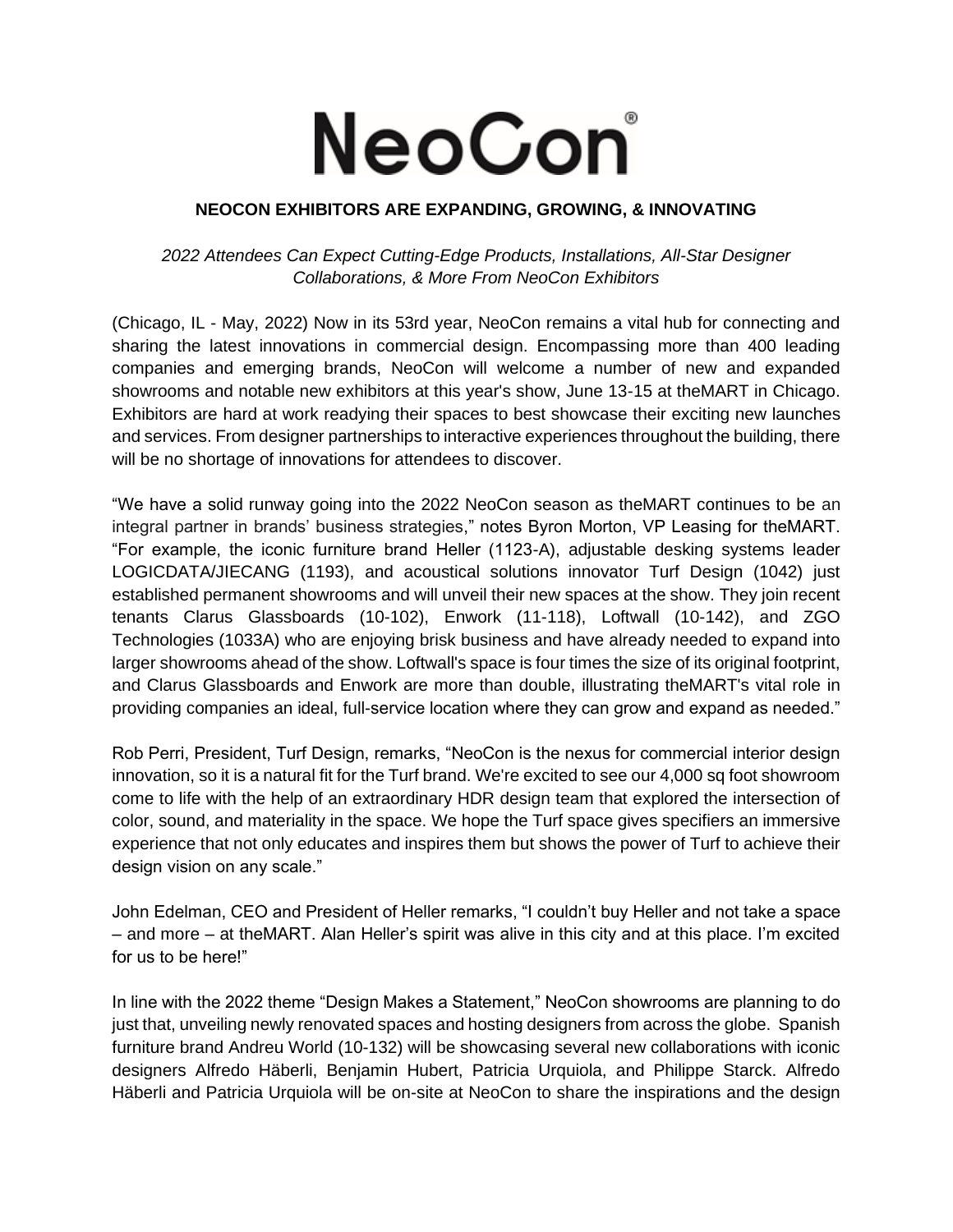process behind their new collections with the brand. Winner of the 2019 and 2021 Best Showroom Award, Hightower Group (1110) will once again be revealing a new look in their showroom that will focus on reclaiming shared spaces and creating optimistic collaborative environments. They will offer community-focused events and opportunities to connect and hear from Australian designer Ross Gardam, the creative force behind the award-winning Adapt seating collection. The theme of the Momentum Textiles' showroom (323) will center around the launch of Sina Pearson's "At the Museum" textile collection, including a digital wallcovering which will be revealed on-site during the show. The always colorful Scandinavian Spaces (1191) showroom will feature an avant-garde revamp, centered around the *annorlunda* artisan. Inspired by the Swedish word for different, the space will be designed to encourage creatives to think outside the box and the 2022 collection will play with unexpected, daring color combinations.

Many exhibitors are launching products that reflect the growing demands of the changing office environment, Steelcase (300) will be launching several impressive collections with a serious focus on sustainability and providing clever solutions to workers' new needs, including the Flex Perch Stool and Flex Personal Spaces which are both 100% recyclable. Davis Furniture (3-115)'s collaboration with German design duo jehs + laub on the Bonh planter system places an emphasis on the importance of biophilic design elements on mental health and wellness.

"This year at NeoCon, Haworth is re-envisioning the future office," comments Kurt Vander Schuur, Global Brand Director, Haworth. "We are thrilled to be launching 20+ new products at the show that will support the growing 'Work from Anywhere' ecosystem. Attendees will be able to experience the products firsthand at our showroom (312) and at our interactive lobby installation in the main entrance at theMART."

NeoCon's 7th Floor Exhibit Hall will feature nearly 200 leading and emerging companies from around the globe. This year will feature exciting new exhibitors including Calligaris (7-7106), Egoe North America (7-3086) Greenmood (7-3100), Mizetto (7-7094), Polyvision (7-8034) Frovi (7- 3062) and James Burleigh (7-4062). Framery (7-7078), Armstrong (7-7062), Mantra (7-7038) will also be returning to the 7th floor, with product launches centered around responding to the everchanging office environment. Armstrong's HET flooring collection uses biophilic elements to intentionally evoke restorative and meditative emotions in a stressful space while Mantra's Lowe Loop Benching cleverly creates a flexible collaborative into private desking solution.

The NeoCon 2022 list of exhibitors, as well as full show details and access to registration, are available at neocon.com. For showroom, exhibitor, and general NeoCon news, images, and realtime information, follow NeoCon on[:](https://www.facebook.com/neoconshows/?ref=br_rs) [Facebook](https://www.facebook.com/neoconshows/?ref=br_rs) [\(@NeoConShows\)](https://www.facebook.com/neoconshows/)[,](https://twitter.com/neocon_shows?lang=en) [Twitter](https://twitter.com/neocon_shows?lang=en) [\(@NeoCon\\_Shows\)](https://twitter.com/neocon_shows?lang=en), and [Instagram](https://www.instagram.com/neocon_shows/?hl=en) [\(@NeoCon\\_Shows\)](https://www.instagram.com/neocon_shows/?hl=en).

Media Contacts: Novità Communications [Alexandra Zwicky](mailto:alexandra@novitapr.com) / [Danielle McWilliams](mailto:danielle@novitapr.com) / [Emma Reuland](mailto:emma@novitapr.com) / [Katie Fosdick](mailto:katiefosdick@novitapr.com)

# # #

**About NeoCon:** NeoCon is the world's leading platform and most important event for the commercial interiors industry, held each year at theMART in Chicago. Since launching in 1969,